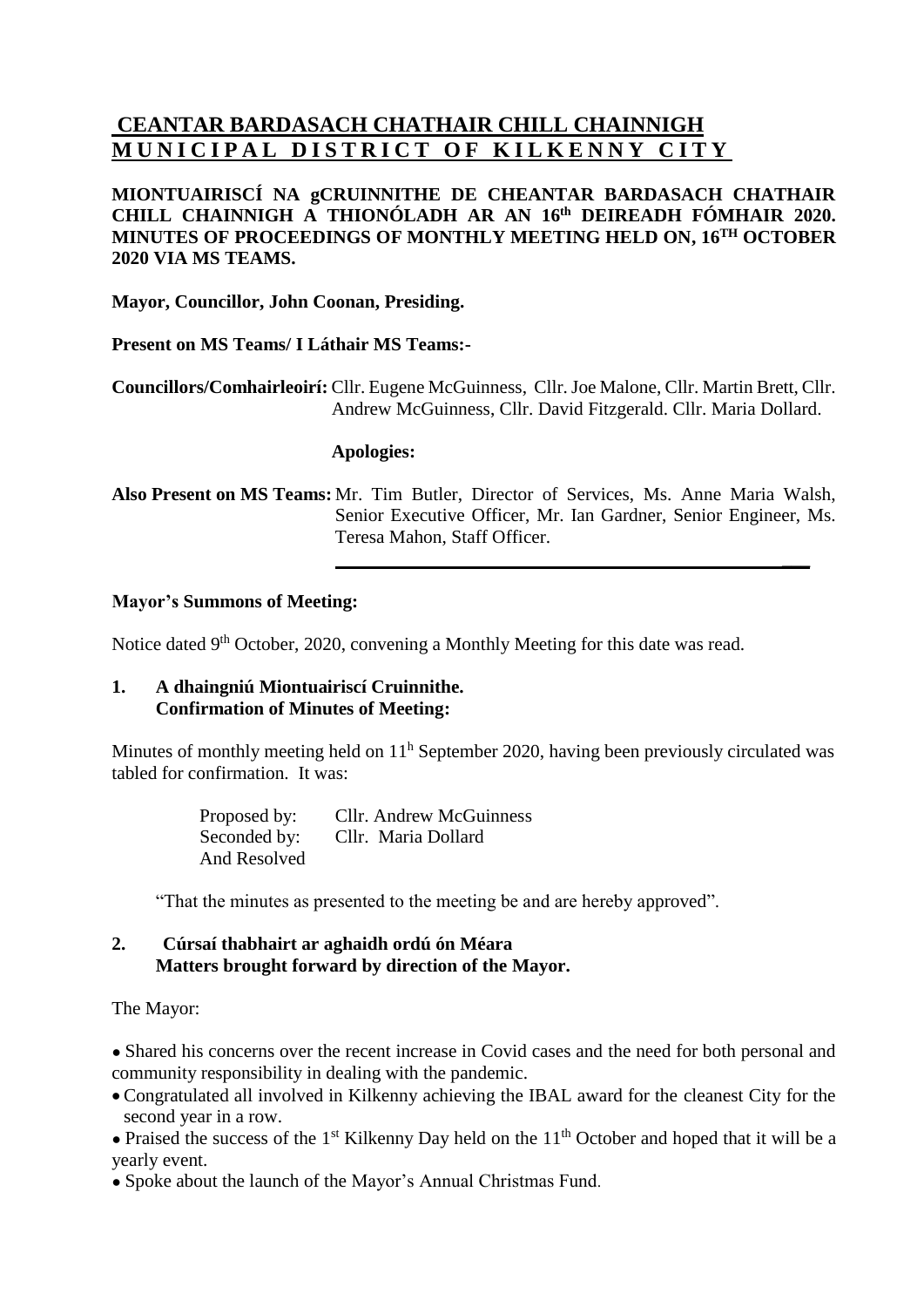• Acknowledged the great work of the Samaritans as they mark 25 years in Kilkenny.

### **Votes of Sympathy**

The Members joined with the Mayor in offering a Vote of Sympathy to the families of the following recently deceased:

Josephine Mullally, Danesfort, Kilkenny. Anne O' Ruairc, Maiden Hill, Kilkenny. Eugene O'Reilly, Collaire Court, Callan, Kilkenny. Seamus Foskin, Kilcoly, The Rower, Kilkenny. Annie Cleere, Skeoghvosteen, Kilkenny.

**3. Nuashonrú ar an gcóras faid shóisialta/bealach amháin I gCathair Chill Chainnigh.** Update on social distancing/one- way system in Kilkenny City.

Mr. Butler reminded Members that an update on the one-way system including the results of surveys from businesses and the public had been presented to them at the September Municipal District meeting. It was agreed at that meeting that a review of the one-way system would be deferred to the October meeting to allow the Members time to review the update and to consider the results of the surveys. The temporary one-way system he explained is to provide greater space for pedestrians to social distance and as concerns around the increase in Covid 19 cases grow so does the rationality of keeping the system in place for a further period. The recommendation from the Executive is to retain the one-way system. The new Development Plan could provide detail plans for future proper traffic management in Kilkenny City.

Mr. Gardner advise that updating of the travel model for Kilkenny is been undertaken at present and a new traffic model should be in place by the middle of next year.

The Members raised issues in relation to Rose Inn Street, John Street, disability parking and unnecessary traffic going through the City. All were in agreement that the one-way system should remain in place.

| It was | Recommended by:   | Cllr. John Coonan |
|--------|-------------------|-------------------|
|        | Seconded by:      | Cllr. Joe Malone  |
|        | And agreed by all |                   |

"to retain the one-way system".

Mr. Butler clarified that under present legislation the Members can only make recommendations on Team meetings and the adoption of any proposals will have to take place at the next physical meeting.

Mr. Gardner confirmed that he will have a report on traffic counts and traffic movement for the next meeting.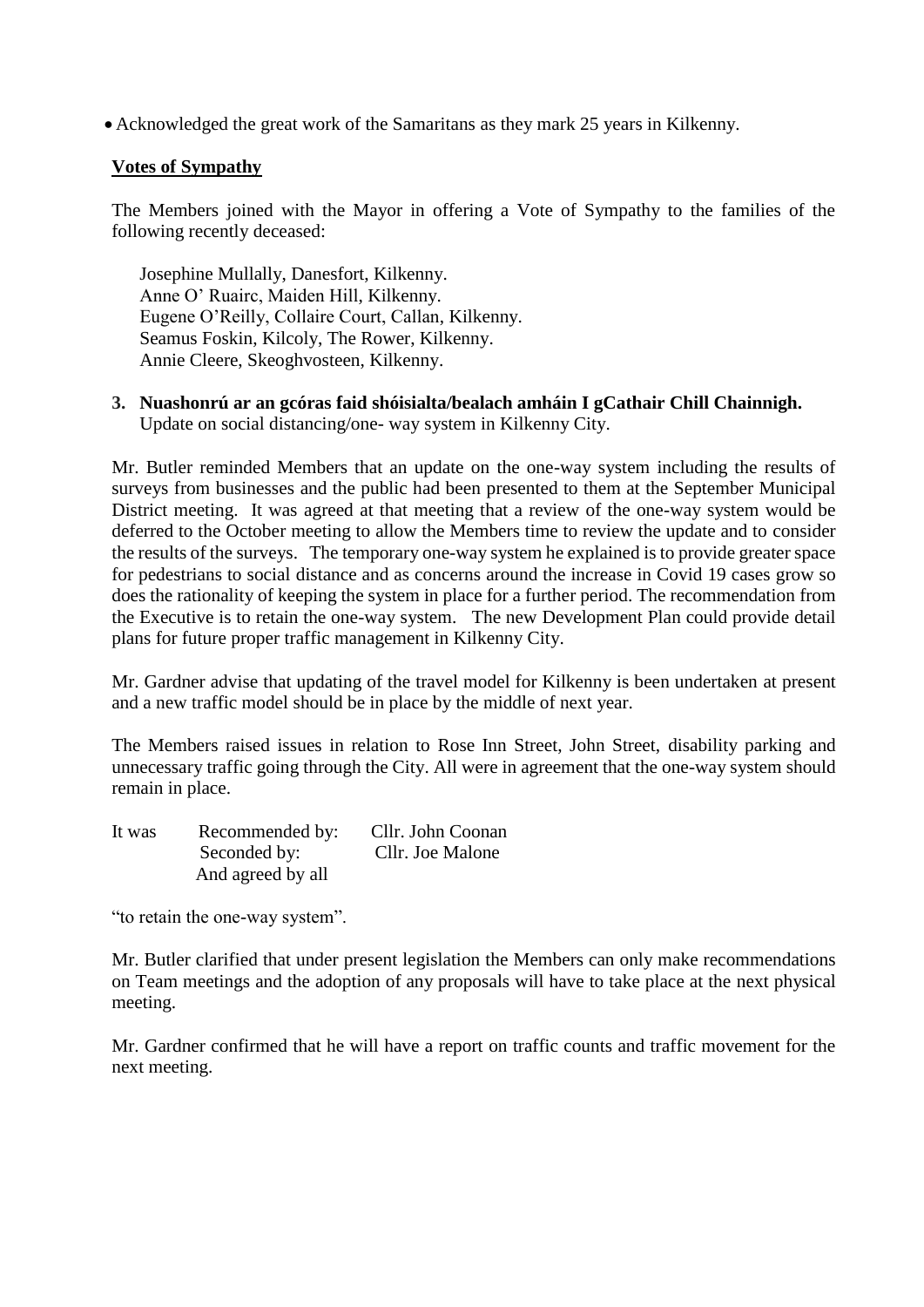# **4. Dáta agus am a leathnú le haghaidh Fodhlíthe Trádála Ócáideacha**

Extend date & time for Casual Trading Bye-Laws

Mr. Butler advised that at the June Municipal District meeting Members had agreed to permit local artists to display and sell their work and markets to operate on weekends until the 4<sup>th</sup> October. The numbers trading has reduced and will more than likely cease at the end of October. A recommendation is now being sought to extend the date of trading for artists and traders on Saturday until the end of October.

| It was | Recommended by:   | Cllr. Joe Malone    |
|--------|-------------------|---------------------|
|        | Seconded by:      | Cllr. Maria Dollard |
|        | And agreed by all |                     |

"to extend trading at weekends until the end of October 2020".

The Members raised queries on the possibility of extending the number of trading days on the Parade and concerns over Traders not wearing mask.

Mr. Butler explained that any changes to trading on the Parade will have to be considered when adopting the revised Casual Trading Bye-Laws in the coming months. He will ask the HSE for guidelines on face mask for outdoor Traders and will advise stall holders accordingly.

### **5. Nuashonrú ar Thionscadail Bóithre.**  Update on Road Projects

Mr. Gardner will give an update on Road Projects at the next monthly meeting.

**6. Dáta socraithe do chruinniú Budget dúiche barasach Chathair Chill Chainnigh.** Fix date for Municipal District of Kilkenny City Budget meeting

Ms. Anne Maria Walsh proposed that the MD of Kilkenny City Budget meeting take place on the 13<sup>th</sup> November at 1.30pm prior to the November Monthly Meeting. The Members agreed and Ms. Walsh confirmed that this date will have to bought to the full Council October meeting for ratification.

## **7. Aon Ghnó Eile**

Any Other Business

Mr. Butler referred to the report on Monuments and Memorials which had been circulated to Members earlier in the week. A request had come from the Piltown MD for the Council to take Sinnott's Cross in charge and the report set out the background to Sinnott's Monument and gave details on other Monuments throughout the County. There are in excess of 300 such Monuments in County Kilkenny and at present the Council only maintain Monuments that have been commissioned and funded by the Council. The Members discussed the details of the report and the consensus from the MD was that the Council could not sustain such a commitment for this and similar Monuments in the County. Amending the criteria for Amenity Grants would be a more appropriate way to assist in providing funding to maintain and insure Monuments around the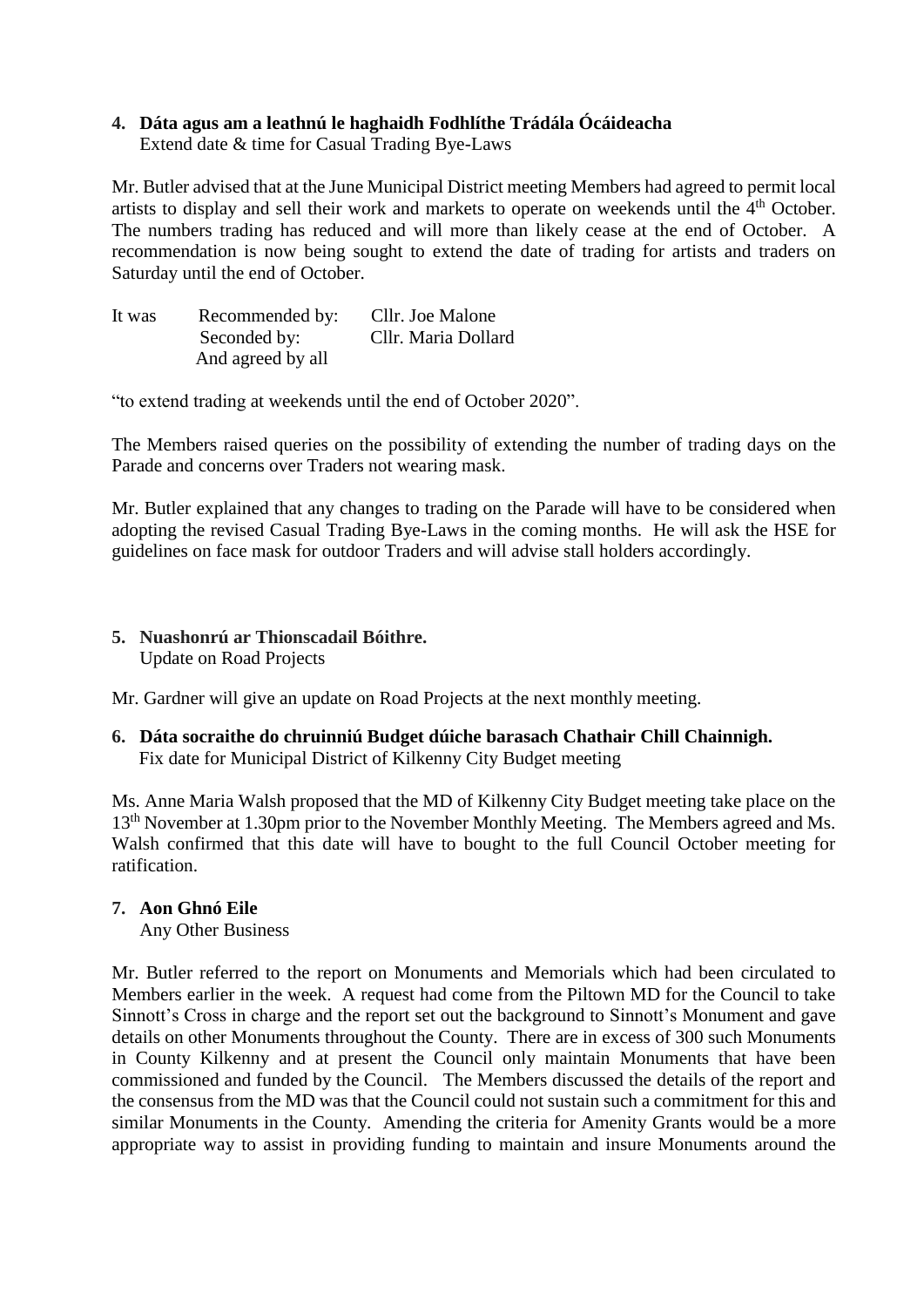County. This consensus from the Kilkenny MD Members will be taken to the Corporate Policy Group.

Cllr. Eugene McGuinness requested that an Engineer attend the next MD meeting to confirm that the works being carried out by Irish Water in Fatima Place are up to standard. He also asked for reassurance that the Residence's water will not be cut off. Mr. Butler confirmed that no one's water will be disconnected and that Water Service Department will provide feedback on the works being carried out.

Cllr. Eugene McGuinness highlighted to Members a current planning application for dealing with knotweed in a rural location.

Members asked about the future plans for the community building at Hazel Grove Loughboy.

**8. Fógra Foriarratais in ainm an Comh. John Coonan dar data 2nd September 2020 Notice of Motion in the name of Cllr John Coonan received 2nd September 2020** " That Kilkenny County Council, in the review of the Parking By-laws engage with the disability access groups during the consultation process to ensure their requirements are fully considered. Additionally, that once disability spaces have been agreed, that specific identification be placed at the locations and an alert system put in place to further enable swift response to illegal use of disability spaces".

Cllr. John Coonan spoke on the motion and stressed the importance of disability parking spaces and the policing of same. The Members agreed with the motion but understood that it can't be adopted until a physical MD meeting takes place.

Mr. Gardner advised Members of people's rights to appeal car parking fines if they feel they are unjust or incorrect.

## **9. Fógra Foriarratais in ainm an Comh. Joe Malone data 29th September 2020 Notice of Motion in the name of Cllr Joe Malone 29 th September 2020**

 "Handball has made an enormous contribution to the lives of the people of Kilkenny both by individual players, teams and clubs. I propose that Kilkenny County Council examine the provision of a suitable monument and location to recognise the positive contribution this sport has made to the lives of the people of Kilkenny City and County".

Cllr. Malone spoke about the importance of Handball to Kilkenny and all the Members were in agreement with his motion and the need to get the GAA involved.

Mr. Butler confirmed that once the motion was adopted the proposal will be examined.

## **10. Fógra Foriarratais in ainm an Comh. John Coonan dar data 2nd September 2020 Notice of Motion in the name of Cllr John Coonan received 2nd September 2020**

 "That Kilkenny County Council take all steps necessary to undertake a planned program of vital refurbishment/ restoration works at St. Kenny's Well as a matter of priority".